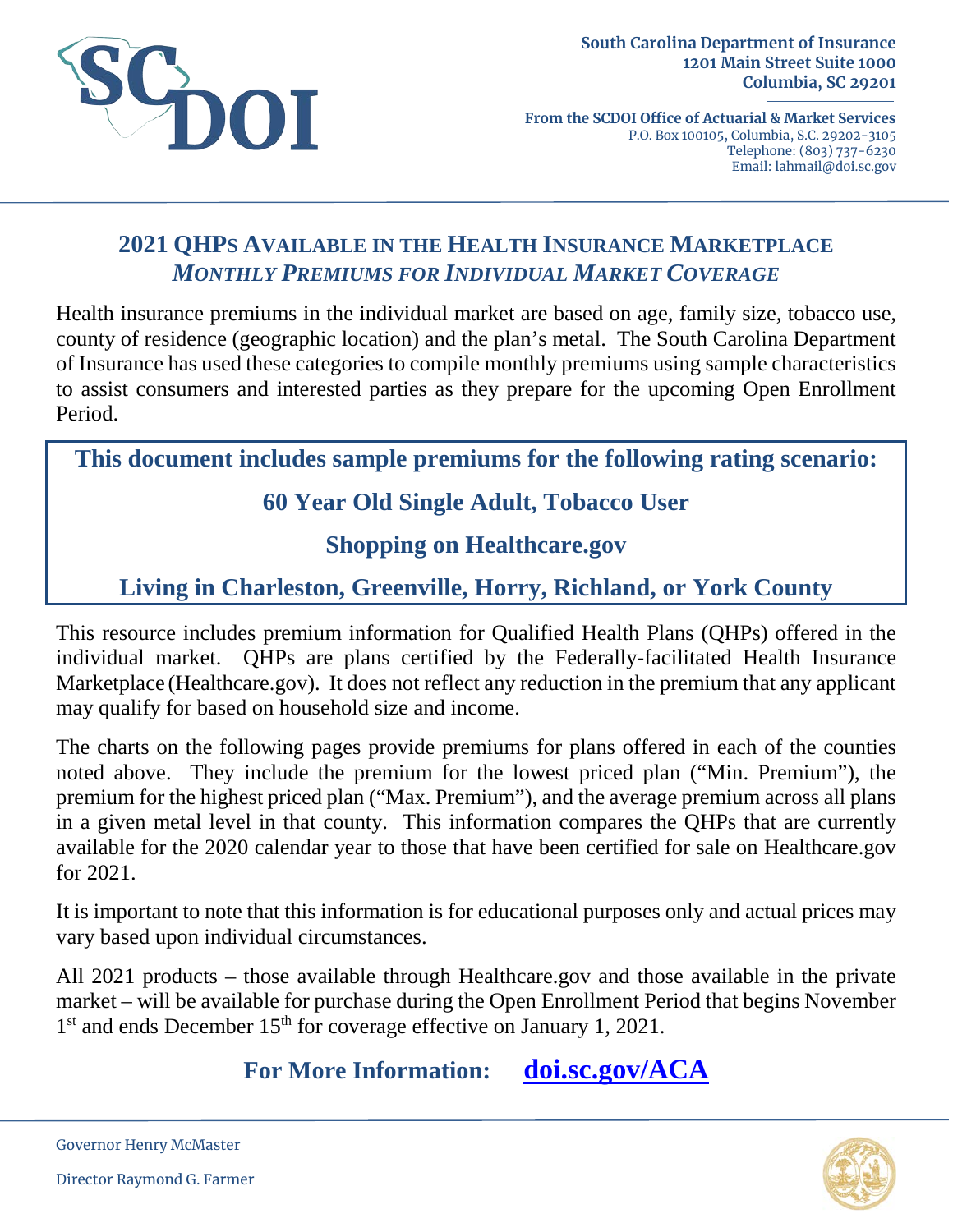### **Rating Area 10 (Charleston County) Single Adult, Age 60, Tobacco User**

| <b>Platinum Plans</b>                             |           |                        | 2020                                   |                        |           |                        | 2021                                        |                        |
|---------------------------------------------------|-----------|------------------------|----------------------------------------|------------------------|-----------|------------------------|---------------------------------------------|------------------------|
| <b>Company Name</b>                               | $#$ Plans | Min.<br><b>Premium</b> | Max.<br><b>Premium</b>                 | Avg.<br><b>Premium</b> | $#$ Plans | Min.<br><b>Premium</b> | Max.<br><b>Premium</b>                      | Avg.<br><b>Premium</b> |
| Absolute Total Care                               |           |                        |                                        |                        |           |                        |                                             |                        |
| <b>BlueCross BlueShield of South Carolina</b>     |           |                        |                                        |                        |           |                        |                                             |                        |
| Bright Health Company of South Carolina           |           |                        | No Platinum Plans Were Offered in 2020 |                        |           |                        | No Platinum Plans Will be Available in 2021 |                        |
| Molina Healthcare of South Carolina               |           |                        |                                        |                        |           |                        |                                             |                        |
| All Platinum Plans Offered in Rating Area Through |           |                        |                                        |                        |           |                        |                                             |                        |
| the Exchange                                      |           |                        |                                        |                        |           |                        |                                             |                        |

| <b>Gold Plans</b>                                 |           |                                       | 2020                   |                        |           |                        | 2021                                   |                        |
|---------------------------------------------------|-----------|---------------------------------------|------------------------|------------------------|-----------|------------------------|----------------------------------------|------------------------|
| <b>Company Name</b>                               | $#$ Plans | Min.<br><b>Premium</b>                | Max.<br><b>Premium</b> | Avg.<br><b>Premium</b> | $#$ Plans | Min.<br><b>Premium</b> | Max.<br><b>Premium</b>                 | Avg.<br><b>Premium</b> |
| Absolute Total Care                               |           | 1,614.06                              | .684.62                | 1.649.34               |           | 1,329.33<br>S          | 1,386.48                               | 1,357.91               |
| <b>BlueCross BlueShield of South Carolina</b>     |           | 1,313.68                              | 1,360.96               | 1.344.10               |           | 1,317.96<br>\$.        | 1,349.88                               | 1,332.38               |
| Bright Health Company of South Carolina           |           | Did Not Offer Coverage in this County |                        |                        |           |                        | Does Not Offer Coverage in this County |                        |
| Molina Healthcare of South Carolina               |           | 978.94                                | 988.35                 | 983.65                 |           | Ŝ.<br>1,006.12         | 1,014.60                               | 1,010.36               |
| All Gold Plans Offered in Rating Area Through the |           |                                       |                        |                        |           |                        |                                        |                        |
| Exchange                                          | 81        | 978.94                                | .684.62                | 1,330.30               |           | 1.006.1                | 1,386.48                               | L,258.26               |

| <b>Silver Plans</b>                                 |           |                        | 2020                                  |                        |                 |                        | 2021                                   |                        |
|-----------------------------------------------------|-----------|------------------------|---------------------------------------|------------------------|-----------------|------------------------|----------------------------------------|------------------------|
| <b>Company Name</b>                                 | $#$ Plans | Min.<br><b>Premium</b> | Max.<br><b>Premium</b>                | Avg.<br><b>Premium</b> | $#$ Plans       | Min.<br><b>Premium</b> | Max.<br><b>Premium</b>                 | Avg.<br><b>Premium</b> |
| <b>Absolute Total Care</b>                          | 91        | 1,187.32               | 1,358.43                              | 1,273.53<br>Ś          | 11              | 1,104.04<br>Ś.         | 1,286.60                               | 1,189.38               |
| <b>BlueCross BlueShield of South Carolina</b>       | 161       | 1,288.50               | 1,403.51                              | 1.349.17<br>\$         | 12 <sub>1</sub> | 1,126.84               | 1,417.29                               | 1.319.00               |
| Bright Health Company of South Carolina             |           |                        | Did Not Offer Coverage in this County |                        |                 |                        | Does Not Offer Coverage in this County |                        |
| Molina Healthcare of South Carolina                 | ЗΙ        | $892.16$ \$            | 939.97                                | 917.75<br>Ŝ            | 41              | $897.85$ \$<br>S       | $916.73$ \$                            | 907.60                 |
| All Silver Plans Offered in Rating Area Through the |           |                        |                                       |                        |                 |                        |                                        |                        |
| Exchange                                            | 28I       | 892.16                 | ,403.51                               | 1,278.63               | 27              | 897.85                 | 1,417.29                               | .205.24                |

| <b>Expanded Bronze Plans</b>                     |           |                        | 2020                                  |                        |           |                        | 2021                                   |                        |
|--------------------------------------------------|-----------|------------------------|---------------------------------------|------------------------|-----------|------------------------|----------------------------------------|------------------------|
| <b>Company Name</b>                              | $#$ Plans | Min.<br><b>Premium</b> | Max.<br><b>Premium</b>                | Avg.<br><b>Premium</b> | $#$ Plans | Min.<br><b>Premium</b> | Max.<br><b>Premium</b>                 | Avg.<br><b>Premium</b> |
| <b>Absolute Total Care</b>                       |           | 1,139.91               | 1,139.91                              | 1.139.91<br>Ś          |           | 861.58<br>6 S          | 945.23                                 | 908.29                 |
| <b>BlueCross BlueShield of South Carolina</b>    | 41        | $870.67$ \$            | 894.91                                | 886.50                 |           | 745.61<br>5 I S        | 884.34                                 | 843.00                 |
| <b>Bright Health Company of South Carolina</b>   |           |                        | Did Not Offer Coverage in this County |                        |           |                        | Does Not Offer Coverage in this County |                        |
| Molina Healthcare of South Carolina              |           |                        | None Available                        |                        |           | 667.68                 | 686.34                                 | 677.01                 |
| All Expanded Bronze Plans Offered in Rating Area |           |                        |                                       |                        |           |                        |                                        |                        |
| Through the Exchange                             | ЬΙ        | 870.67                 | 1.139.91                              | 937.18                 | 13        | 667.68                 | 945.23                                 | 847.60                 |

| <b>Bronze Plans</b>                             |           |                                       | 2020                   |                        |           |                             | 2021                                   |                        |
|-------------------------------------------------|-----------|---------------------------------------|------------------------|------------------------|-----------|-----------------------------|----------------------------------------|------------------------|
| <b>Company Name</b>                             | $#$ Plans | Min.<br><b>Premium</b>                | Max.<br><b>Premium</b> | Avg.<br><b>Premium</b> | $#$ Plans | Min.<br><b>Premium</b>      | Max.<br><b>Premium</b>                 | Avg.<br><b>Premium</b> |
| Absolute Total Care                             |           | 1,063.61                              | 1,110.10               | 1,086.86               |           | $833.94$ \$                 | $869.79$ \$                            | 851.87                 |
| <b>BlueCross BlueShield of South Carolina</b>   |           | 865.62                                | 865.62                 | 865.62<br>Ŝ            |           | $845.48$ \$                 | $845.48$ S                             | 845.48                 |
| Bright Health Company of South Carolina         |           | Did Not Offer Coverage in this County |                        |                        |           |                             | Does Not Offer Coverage in this County |                        |
| Molina Healthcare of South Carolina             | 31        | 671.23                                | 714.13                 | 696.69<br>Ŝ.           |           | $650.13$ \$                 | $664.39$ \$                            | 657.00                 |
| All Bronze Plans Offered in Rating Area Through |           |                                       |                        |                        |           |                             |                                        |                        |
| the Exchange                                    | 61        | 671.23                                | 1,110.10               | 854.90                 | 61        | $650.13$ $\frac{1}{5}$<br>Ś | 869.79                                 | 753.37                 |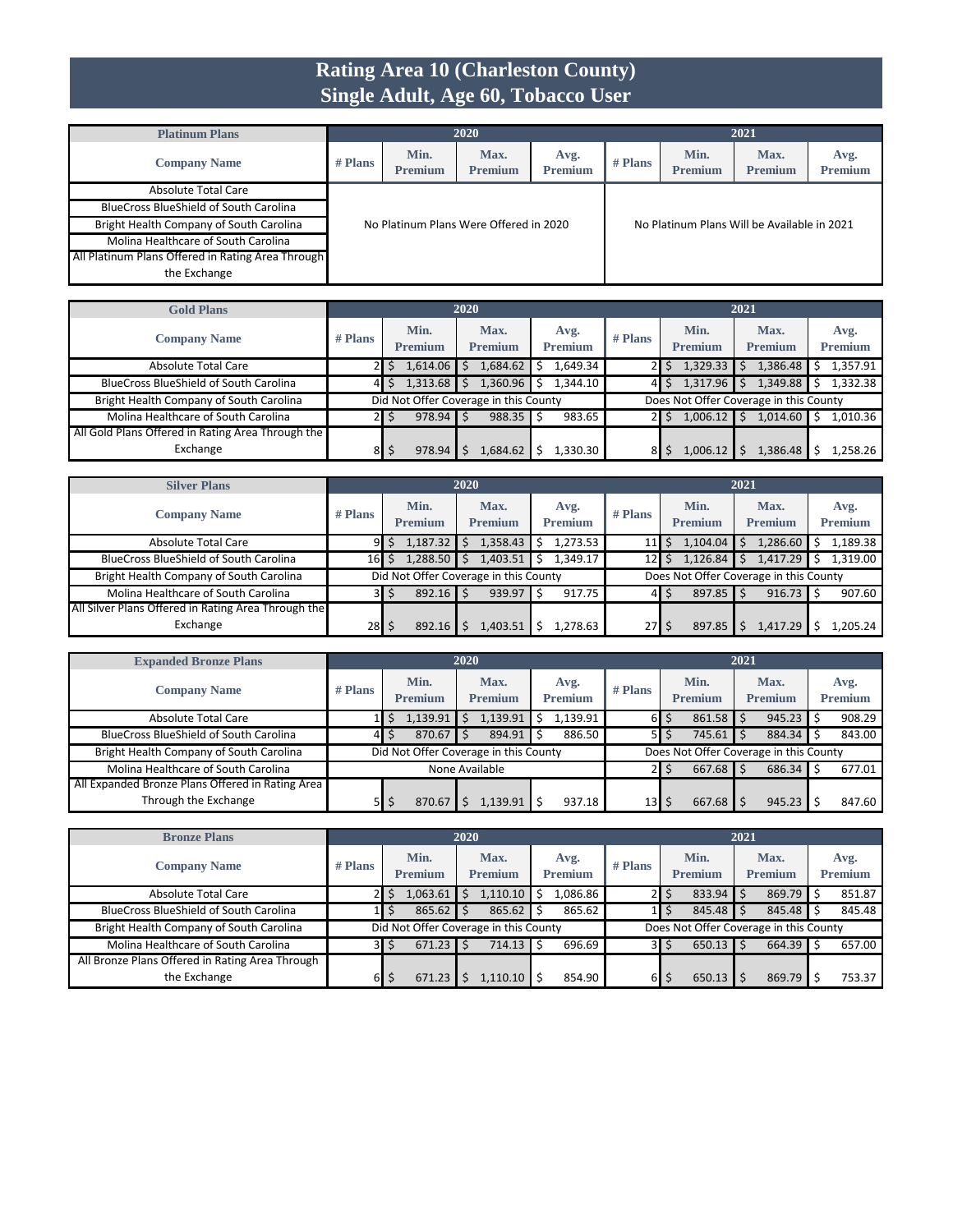### **Rating Area 23 (Greenville County) Single Adult, Age 60, Tobacco User**

| <b>Platinum Plans</b>                             |           |                                        | 2020                   |                        |           |                        | 2021                                        |                        |
|---------------------------------------------------|-----------|----------------------------------------|------------------------|------------------------|-----------|------------------------|---------------------------------------------|------------------------|
| <b>Company Name</b>                               | $#$ Plans | Min.<br><b>Premium</b>                 | Max.<br><b>Premium</b> | Avg.<br><b>Premium</b> | $#$ Plans | Min.<br><b>Premium</b> | Max.<br><b>Premium</b>                      | Avg.<br><b>Premium</b> |
| Absolute Total Care                               |           |                                        |                        |                        |           |                        |                                             |                        |
| <b>BlueCross BlueShield of South Carolina</b>     |           |                                        |                        |                        |           |                        |                                             |                        |
| Bright Health Company of South Carolina           |           | No Platinum Plans Were Offered in 2020 |                        |                        |           |                        | No Platinum Plans Will be Available in 2021 |                        |
| Molina Healthcare of South Carolina               |           |                                        |                        |                        |           |                        |                                             |                        |
| All Platinum Plans Offered in Rating Area Through |           |                                        |                        |                        |           |                        |                                             |                        |
| the Exchange                                      |           |                                        |                        |                        |           |                        |                                             |                        |

| <b>Gold Plans</b>                                 |         |                                       | 2020                   |                        |                                        |                        | 2021                   |                        |
|---------------------------------------------------|---------|---------------------------------------|------------------------|------------------------|----------------------------------------|------------------------|------------------------|------------------------|
| <b>Company Name</b>                               | # Plans | Min.<br><b>Premium</b>                | Max.<br><b>Premium</b> | Avg.<br><b>Premium</b> | $#$ Plans                              | Min.<br><b>Premium</b> | Max.<br><b>Premium</b> | Avg.<br><b>Premium</b> |
| Absolute Total Care                               |         | Did Not Offer Coverage in this County |                        |                        | Does Not Offer Coverage in this County |                        |                        |                        |
| <b>BlueCross BlueShield of South Carolina</b>     |         | 1,321.92                              | 1,369.50               | 1,352.53               |                                        | 1,325.47<br>S          | 1,357.57               | 1,339.97               |
| Bright Health Company of South Carolina           |         | 1,463.63                              | 1,463.63               | 1,463.63               |                                        | 1,372.70               | 1,372.70               | 1.372.70               |
| Molina Healthcare of South Carolina               |         | Did Not Offer Coverage in this County |                        |                        | 1,023.06<br>\$                         | 1,031.68               | 1.027.37               |                        |
| All Gold Plans Offered in Rating Area Through the |         |                                       |                        |                        |                                        |                        |                        |                        |
| Exchange                                          |         | 1,321.92                              | 1.463.63               | 1.374.75               |                                        | 1,023.06               | 1,372.70               | .255.33                |

| <b>Silver Plans</b>                                 |                 |                                       | 2020                   |                        |                                        |                        | 2021                   |                        |  |  |
|-----------------------------------------------------|-----------------|---------------------------------------|------------------------|------------------------|----------------------------------------|------------------------|------------------------|------------------------|--|--|
| <b>Company Name</b>                                 | $#$ Plans       | Min.<br><b>Premium</b>                | Max.<br><b>Premium</b> | Avg.<br><b>Premium</b> | $#$ Plans                              | Min.<br><b>Premium</b> | Max.<br><b>Premium</b> | Avg.<br><b>Premium</b> |  |  |
| Absolute Total Care                                 |                 | Did Not Offer Coverage in this County |                        |                        | Does Not Offer Coverage in this County |                        |                        |                        |  |  |
| <b>BlueCross BlueShield of South Carolina</b>       | 14              | 1,305.11                              | 1,412.31               | 1,367.29               | 12                                     | 1,235.47               | 1,425.37               | .343.60                |  |  |
| Bright Health Company of South Carolina             |                 | 1,251.40                              | 1,266.78               | 1.260.23<br>Ŝ          |                                        | 1,200.23               | 1,215.41               | .,206.11               |  |  |
| Molina Healthcare of South Carolina                 |                 | Did Not Offer Coverage in this County |                        |                        |                                        | $912.96$ S<br>S        | 932.15                 | 922.87                 |  |  |
| All Silver Plans Offered in Rating Area Through the |                 |                                       |                        |                        |                                        |                        |                        |                        |  |  |
| Exchange                                            | 17 <sup>1</sup> | 1,251.40                              | 1.412.31               | 1,348.39               | 20                                     | 912.96                 | 1,425.37               | 1.231.95               |  |  |

| <b>Expanded Bronze Plans</b>                     |           | 2020                                  |                                       |  |                        |  |                        |                                        |        |                        | 2021   |                        |        |                        |
|--------------------------------------------------|-----------|---------------------------------------|---------------------------------------|--|------------------------|--|------------------------|----------------------------------------|--------|------------------------|--------|------------------------|--------|------------------------|
| <b>Company Name</b>                              | $#$ Plans |                                       | Min.<br><b>Premium</b>                |  | Max.<br><b>Premium</b> |  | Avg.<br><b>Premium</b> | $#$ Plans                              |        | Min.<br><b>Premium</b> |        | Max.<br><b>Premium</b> |        | Avg.<br><b>Premium</b> |
| <b>Absolute Total Care</b>                       |           |                                       | Did Not Offer Coverage in this County |  |                        |  |                        | Does Not Offer Coverage in this County |        |                        |        |                        |        |                        |
| <b>BlueCross BlueShield of South Carolina</b>    | 41        |                                       | $876.12$ \$                           |  | 900.53                 |  | 892.06                 |                                        | 5 I S  | 816.84                 |        | 889.38                 |        | 861.21                 |
| Bright Health Company of South Carolina          |           |                                       | 947.91                                |  | 1,032.50               |  | 990.21                 |                                        | 4   \$ | 910.82                 |        | 1,057.36 S             |        | 980.38                 |
| Molina Healthcare of South Carolina              |           | Did Not Offer Coverage in this County |                                       |  |                        |  |                        |                                        | 678.91 |                        | 697.89 |                        | 688.40 |                        |
| All Expanded Bronze Plans Offered in Rating Area |           |                                       |                                       |  |                        |  |                        |                                        |        |                        |        |                        |        |                        |
| Through the Exchange                             | 61        |                                       | 876.12                                |  | 032.50                 |  | 924.77                 | $11 \mid \zeta$                        |        | 678.91                 |        | 1.057.36               |        | 873.12                 |

| <b>Bronze Plans</b>                             |           |                                                                                 |  | 2020                                  |                        |        |                                 |                        | 2021                   |  |                        |
|-------------------------------------------------|-----------|---------------------------------------------------------------------------------|--|---------------------------------------|------------------------|--------|---------------------------------|------------------------|------------------------|--|------------------------|
| <b>Company Name</b>                             | $#$ Plans | Min.<br><b>Premium</b>                                                          |  | Max.<br><b>Premium</b>                | Avg.<br><b>Premium</b> |        | $#$ Plans                       | Min.<br><b>Premium</b> | Max.<br><b>Premium</b> |  | Avg.<br><b>Premium</b> |
| <b>Absolute Total Care</b>                      |           | Did Not Offer Coverage in this County<br>Does Not Offer Coverage in this County |  |                                       |                        |        |                                 |                        |                        |  |                        |
| <b>BlueCross BlueShield of South Carolina</b>   |           | $871.04$ \$                                                                     |  | 871.04                                |                        | 871.04 |                                 | 850.29                 | $850.29$ \$            |  | 850.29                 |
| Bright Health Company of South Carolina         |           | $874.58$ \$                                                                     |  | 874.58                                |                        | 874.58 |                                 |                        | None Available         |  |                        |
| Molina Healthcare of South Carolina             |           |                                                                                 |  | Did Not Offer Coverage in this County |                        |        | $675.57$ S<br>661.07<br>31<br>S |                        |                        |  | 668.05                 |
| All Bronze Plans Offered in Rating Area Through |           |                                                                                 |  |                                       |                        |        |                                 |                        |                        |  |                        |
| the Exchange                                    | 21        | 871.04                                                                          |  | 874.58                                |                        | 872.81 | 4                               | Ś<br>661.07            | 850.29                 |  | 713.61                 |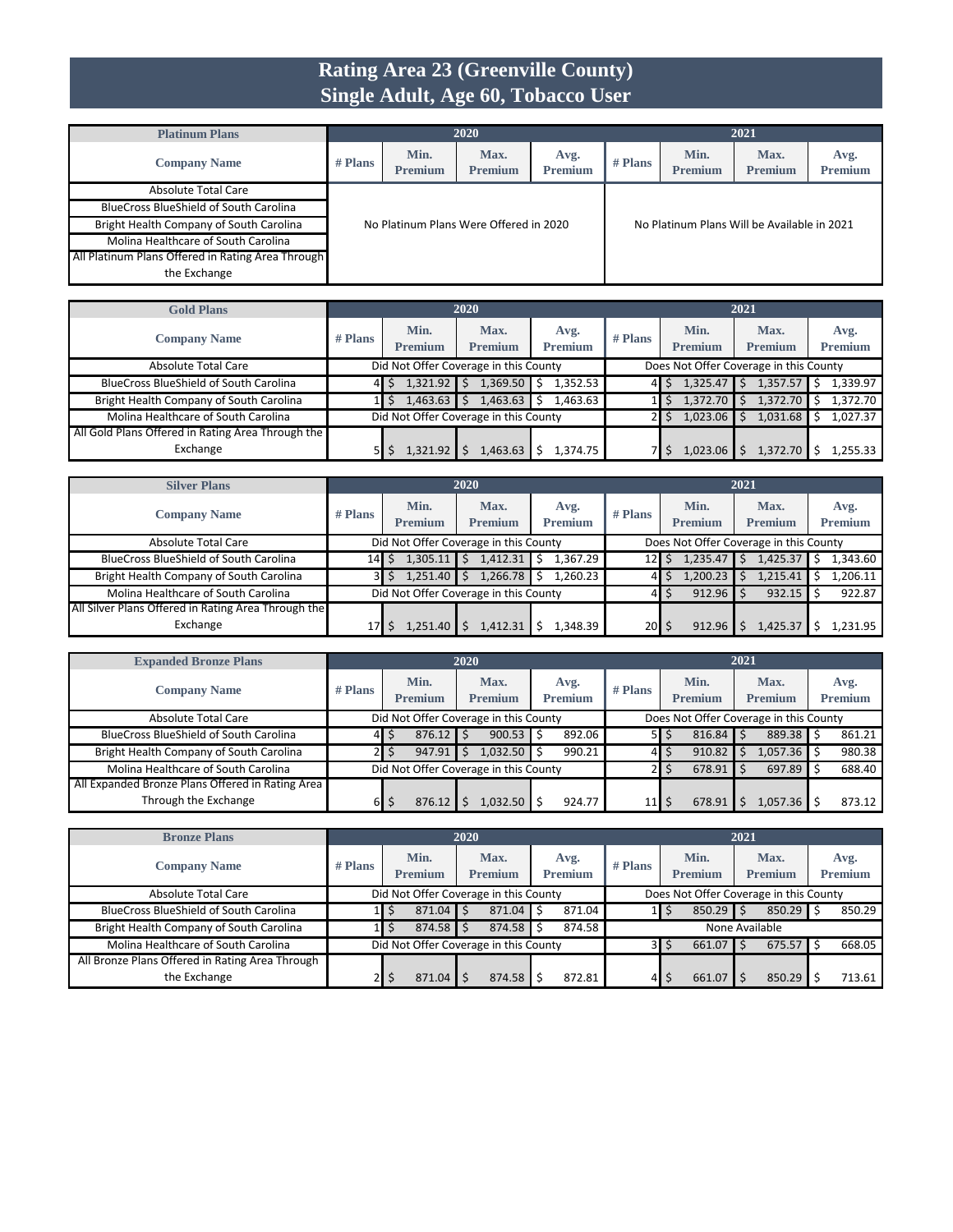#### **Rating Area 26 (Horry County) Single Adult, Age 60, Tobacco User**

| <b>Platinum Plans</b>                             |           |                        | 2020                                   |                        |           |                        | 2021                                        |                        |
|---------------------------------------------------|-----------|------------------------|----------------------------------------|------------------------|-----------|------------------------|---------------------------------------------|------------------------|
| <b>Company Name</b>                               | $#$ Plans | Min.<br><b>Premium</b> | Max.<br><b>Premium</b>                 | Avg.<br><b>Premium</b> | $#$ Plans | Min.<br><b>Premium</b> | Max.<br><b>Premium</b>                      | Avg.<br><b>Premium</b> |
| Absolute Total Care                               |           |                        |                                        |                        |           |                        |                                             |                        |
| <b>BlueCross BlueShield of South Carolina</b>     |           |                        |                                        |                        |           |                        |                                             |                        |
| Bright Health Company of South Carolina           |           |                        | No Platinum Plans Were Offered in 2020 |                        |           |                        | No Platinum Plans Will be Available in 2021 |                        |
| Molina Healthcare of South Carolina               |           |                        |                                        |                        |           |                        |                                             |                        |
| All Platinum Plans Offered in Rating Area Through |           |                        |                                        |                        |           |                        |                                             |                        |
| the Exchange                                      |           |                        |                                        |                        |           |                        |                                             |                        |

| <b>Gold Plans</b>                                 |         |                        | 2020                                  |                        |           |                        | 2021                                   |                        |
|---------------------------------------------------|---------|------------------------|---------------------------------------|------------------------|-----------|------------------------|----------------------------------------|------------------------|
| <b>Company Name</b>                               | # Plans | Min.<br><b>Premium</b> | Max.<br><b>Premium</b>                | Avg.<br><b>Premium</b> | $#$ Plans | Min.<br><b>Premium</b> | Max.<br><b>Premium</b>                 | Avg.<br><b>Premium</b> |
| Absolute Total Care                               |         | 1.565.86               | .634.32                               | 1.600.09               |           | 1,468.90<br>S          | 1,532.05                               | 1.500.48               |
| <b>BlueCross BlueShield of South Carolina</b>     |         | 1,291.03               | 1,337.50                              | 1.320.93               | 41        | 1,265.41<br>\$.        | 1,296.05                               | 1,279.25               |
| Bright Health Company of South Carolina           |         |                        | Did Not Offer Coverage in this County |                        |           |                        | Does Not Offer Coverage in this County |                        |
| Molina Healthcare of South Carolina               |         |                        | Did Not Offer Coverage in this County |                        |           | 1,058.81               | 1,067.73                               | 1,063.27               |
| All Gold Plans Offered in Rating Area Through the |         |                        |                                       |                        |           |                        |                                        |                        |
| Exchange                                          |         | 1,291.03               | .634.32                               | 1.413.98               |           | 1,058.8                | 1,532.05                               | L.280.56               |

| <b>Silver Plans</b>                                 |           |                                       | 2020                   |                        |                 |                           | 2021                                   |                        |
|-----------------------------------------------------|-----------|---------------------------------------|------------------------|------------------------|-----------------|---------------------------|----------------------------------------|------------------------|
| <b>Company Name</b>                                 | $#$ Plans | Min.<br><b>Premium</b>                | Max.<br><b>Premium</b> | Avg.<br><b>Premium</b> | $#$ Plans       | Min.<br><b>Premium</b>    | Max.<br><b>Premium</b>                 | Avg.<br><b>Premium</b> |
| <b>Absolute Total Care</b>                          | 91        | 1,151.87                              | 1,317.87               | 1,235.50               | 11 <sup>1</sup> | 1,219.95<br>\$            | 1,421.69                               | 1,314.26               |
| BlueCross BlueShield of South Carolina              | 14        | 1,274.61                              | 1,379.31               | 1,335.34               |                 | 1,241.10<br>$10$ $\mid$ S | 1,360.78                               | 1,302.68               |
| Bright Health Company of South Carolina             |           | Did Not Offer Coverage in this County |                        |                        |                 |                           | Does Not Offer Coverage in this County |                        |
| Molina Healthcare of South Carolina                 |           | Did Not Offer Coverage in this County |                        |                        |                 | 944.86<br>4 S             | 964.73                                 | 955.12                 |
| All Silver Plans Offered in Rating Area Through the |           |                                       |                        |                        |                 |                           |                                        |                        |
| Exchange                                            | 23        | 1,151.87                              | 1,379.31               | 1,296.27               | $25$   \$       | 944.86                    | 1,421.69                               | 1.252.16               |

| <b>Expanded Bronze Plans</b>                     | 2020      |                                       |                        |                        |                 |                 | 2021                                   |                        |
|--------------------------------------------------|-----------|---------------------------------------|------------------------|------------------------|-----------------|-----------------|----------------------------------------|------------------------|
| <b>Company Name</b>                              | $#$ Plans | Min.<br><b>Premium</b>                | Max.<br><b>Premium</b> | Avg.<br><b>Premium</b> | $#$ Plans       | Min.<br>Premium | Max.<br><b>Premium</b>                 | Avg.<br><b>Premium</b> |
| <b>Absolute Total Care</b>                       |           | 1,105.87                              | .,105.87               | 1.105.87<br>Ś          | 61              | 952.04<br>Ś     | 1,044.48                               | .003.65                |
| <b>BlueCross BlueShield of South Carolina</b>    | 41        | $855.65$ \$                           | 879.49                 | 871.22                 | 4               | 813.48<br>\$    | $849.08$ \$                            | 832.77                 |
| Bright Health Company of South Carolina          |           | Did Not Offer Coverage in this County |                        |                        |                 |                 | Does Not Offer Coverage in this County |                        |
| Molina Healthcare of South Carolina              |           | Did Not Offer Coverage in this County |                        |                        |                 | 702.64          | 722.28                                 | 712.46                 |
| All Expanded Bronze Plans Offered in Rating Area |           |                                       |                        |                        |                 |                 |                                        |                        |
| Through the Exchange                             | ЬΙ        | 855.65                                | .105.87                | 918.15                 | 12 <sub>l</sub> | 702.64          | 1.044.48                               | 898.16                 |

| <b>Bronze Plans</b>                             | 2020    |                        |                                       |                        |               |                          | 2021                                   |                        |
|-------------------------------------------------|---------|------------------------|---------------------------------------|------------------------|---------------|--------------------------|----------------------------------------|------------------------|
| <b>Company Name</b>                             | # Plans | Min.<br><b>Premium</b> | Max.<br><b>Premium</b>                | Avg.<br><b>Premium</b> | $#$ Plans     | Min.<br><b>Premium</b>   | Max.<br><b>Premium</b>                 | Avg.<br><b>Premium</b> |
| Absolute Total Care                             |         | 1,031.85               | .076.96                               | 1.054.41               | 21            | 921.50                   | 961.12                                 | 941.31                 |
| <b>BlueCross BlueShield of South Carolina</b>   |         | 850.69                 | 850.69                                | 850.69                 | $1\mathsf{I}$ | 811.76<br>Ŝ              | $811.76$ S                             | 811.76                 |
| Bright Health Company of South Carolina         |         |                        | Did Not Offer Coverage in this County |                        |               |                          | Does Not Offer Coverage in this County |                        |
| Molina Healthcare of South Carolina             |         |                        | Did Not Offer Coverage in this County |                        | 3I            | 684.17                   | 699.18                                 | 691.40                 |
| All Bronze Plans Offered in Rating Area Through |         |                        |                                       |                        |               |                          |                                        |                        |
| the Exchange                                    | зΙ      | 850.69                 | .076.96                               | 986.50                 | 61            | 684.17<br>$\overline{z}$ | 961.12                                 | 794.76                 |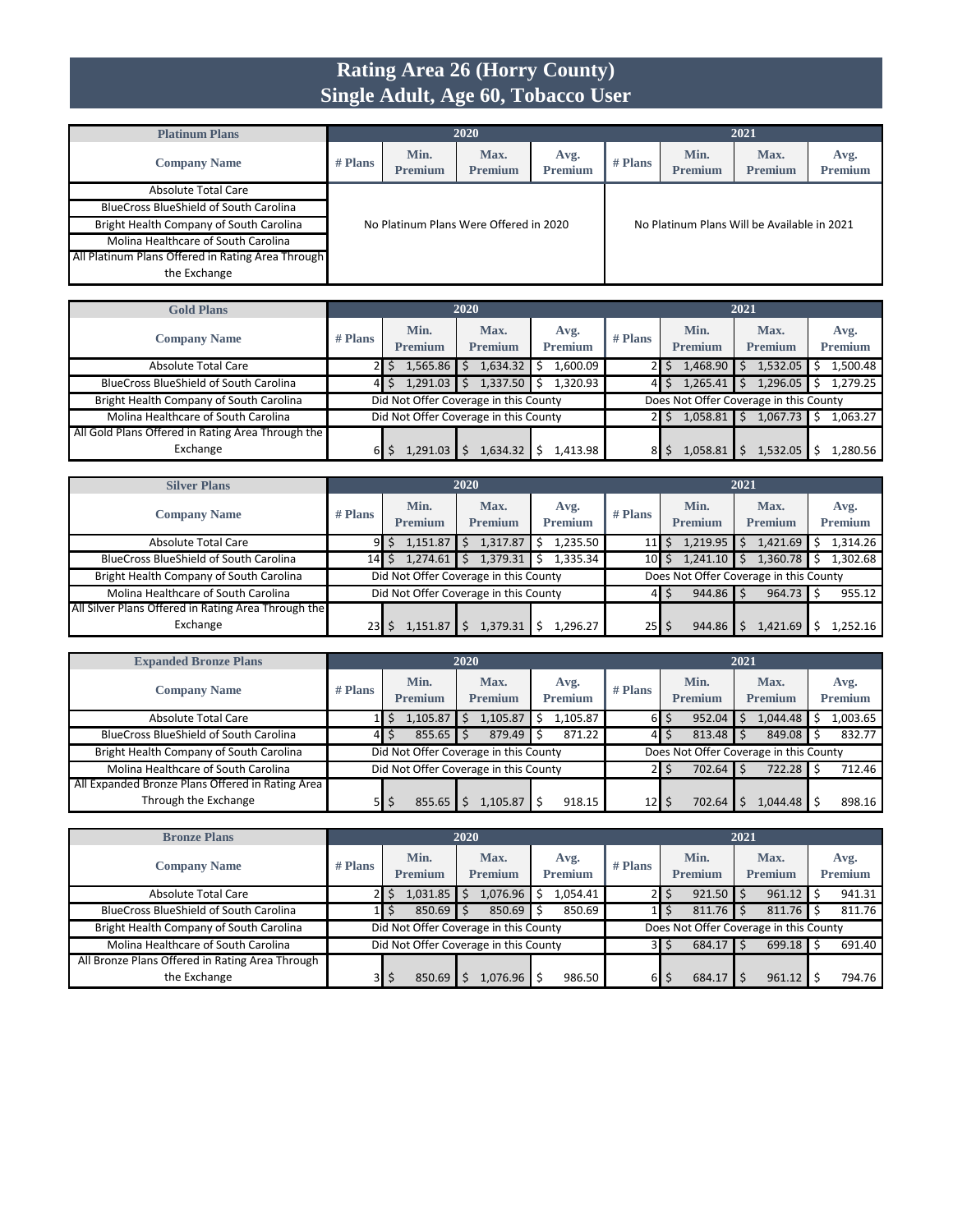# **Rating Area 40 (Richland County) Single Adult, Age 60, Tobacco User**

| <b>Platinum Plans</b>                             |           | 2020                                   |                        |                        |           | 2021                                        |                        |                        |  |
|---------------------------------------------------|-----------|----------------------------------------|------------------------|------------------------|-----------|---------------------------------------------|------------------------|------------------------|--|
| <b>Company Name</b>                               | $#$ Plans | Min.<br><b>Premium</b>                 | Max.<br><b>Premium</b> | Avg.<br><b>Premium</b> | $#$ Plans | Min.<br><b>Premium</b>                      | Max.<br><b>Premium</b> | Avg.<br><b>Premium</b> |  |
| Absolute Total Care                               |           |                                        |                        |                        |           |                                             |                        |                        |  |
| <b>BlueCross BlueShield of South Carolina</b>     |           |                                        |                        |                        |           |                                             |                        |                        |  |
| Bright Health Company of South Carolina           |           | No Platinum Plans Were Offered in 2020 |                        |                        |           | No Platinum Plans Will be Available in 2021 |                        |                        |  |
| Molina Healthcare of South Carolina               |           |                                        |                        |                        |           |                                             |                        |                        |  |
| All Platinum Plans Offered in Rating Area Through |           |                                        |                        |                        |           |                                             |                        |                        |  |
| the Exchange                                      |           |                                        |                        |                        |           |                                             |                        |                        |  |

| <b>Gold Plans</b>                                 |           |                                       | 2020                   |                        |           |                        | 2021                                   |                        |
|---------------------------------------------------|-----------|---------------------------------------|------------------------|------------------------|-----------|------------------------|----------------------------------------|------------------------|
| <b>Company Name</b>                               | $#$ Plans | Min.<br><b>Premium</b>                | Max.<br><b>Premium</b> | Avg.<br><b>Premium</b> | $#$ Plans | Min.<br><b>Premium</b> | Max.<br><b>Premium</b>                 | Avg.<br><b>Premium</b> |
| Absolute Total Care                               |           | Did Not Offer Coverage in this County |                        |                        |           |                        | Does Not Offer Coverage in this County |                        |
| <b>BlueCross BlueShield of South Carolina</b>     | 41        | $1,475.66$ \$                         | 1,528.77               | 1,509.83<br>\$.        |           | 1,473.58               | 1,509.26                               | 1,489.70               |
| Bright Health Company of South Carolina           |           | Did Not Offer Coverage in this County |                        |                        |           |                        | Does Not Offer Coverage in this County |                        |
| Molina Healthcare of South Carolina               |           | Did Not Offer Coverage in this County |                        |                        |           | 1,339.16               | 1,350.44                               | .344.80                |
| All Gold Plans Offered in Rating Area Through the |           |                                       |                        |                        |           |                        |                                        |                        |
| Exchange                                          |           | 1,475.66                              | 1.528.77               | L.509.83               |           | 1.339.16               | 1,509.26                               | .441.40                |

| <b>Silver Plans</b>                                 | 2020            |                                       |                        |                        |           | 2021                                   |                        |                        |  |
|-----------------------------------------------------|-----------------|---------------------------------------|------------------------|------------------------|-----------|----------------------------------------|------------------------|------------------------|--|
| <b>Company Name</b>                                 | $#$ Plans       | Min.<br><b>Premium</b>                | Max.<br><b>Premium</b> | Avg.<br><b>Premium</b> | $#$ Plans | Min.<br><b>Premium</b>                 | Max.<br><b>Premium</b> | Avg.<br><b>Premium</b> |  |
| <b>Absolute Total Care</b>                          |                 | Did Not Offer Coverage in this County |                        |                        |           | Does Not Offer Coverage in this County |                        |                        |  |
| <b>BlueCross BlueShield of South Carolina</b>       | 14              | $1,456.90$ \$                         | 1,576.56               | Ś.<br>1,526.31         | 10I       | $1,445.28$ \$                          | $1,584.64$ \$          | 1.516.99               |  |
| Bright Health Company of South Carolina             |                 | Did Not Offer Coverage in this County |                        |                        |           | Does Not Offer Coverage in this County |                        |                        |  |
| Molina Healthcare of South Carolina                 |                 | Did Not Offer Coverage in this County |                        |                        |           | 1,195.04                               | 1,220.17               | L,208.01               |  |
| All Silver Plans Offered in Rating Area Through the |                 |                                       |                        |                        |           |                                        |                        |                        |  |
| Exchange                                            | 14 <sup>F</sup> | L.456.90                              | 1.576.56               | 1.526.31               | 14        | 1,195.04                               | 1,584.64               | 1.428.71               |  |

| <b>Expanded Bronze Plans</b>                                             | 2020    |                                       |                        |                        |           |                 | 2021                                   |                        |
|--------------------------------------------------------------------------|---------|---------------------------------------|------------------------|------------------------|-----------|-----------------|----------------------------------------|------------------------|
| <b>Company Name</b>                                                      | # Plans | Min.<br><b>Premium</b>                | Max.<br><b>Premium</b> | Avg.<br><b>Premium</b> | $#$ Plans | Min.<br>Premium | Max.<br><b>Premium</b>                 | Avg.<br><b>Premium</b> |
| Absolute Total Care                                                      |         | Did Not Offer Coverage in this County |                        |                        |           |                 | Does Not Offer Coverage in this County |                        |
| <b>BlueCross BlueShield of South Carolina</b>                            |         | 978.02                                | 1,005.26               | 995.81                 | 41        | 947.31          | $988.76$ \$                            | 969.77                 |
| Bright Health Company of South Carolina                                  |         | Did Not Offer Coverage in this County |                        |                        |           |                 | Does Not Offer Coverage in this County |                        |
| Molina Healthcare of South Carolina                                      |         | Did Not Offer Coverage in this County |                        |                        |           | 888.68<br>S     | $913.52$ \$                            | 901.10                 |
| All Expanded Bronze Plans Offered in Rating Area<br>Through the Exchange | 41      | 978.02                                | .005.26                | 995.81                 | 61        | 888.68          | 988.76                                 | 946.88                 |

| <b>Bronze Plans</b>                             | 2020      |                                       |                        |                        |           |                                        | 2021                   |                        |
|-------------------------------------------------|-----------|---------------------------------------|------------------------|------------------------|-----------|----------------------------------------|------------------------|------------------------|
| <b>Company Name</b>                             | $#$ Plans | Min.<br><b>Premium</b>                | Max.<br><b>Premium</b> | Avg.<br><b>Premium</b> | $#$ Plans | Min.<br><b>Premium</b>                 | Max.<br><b>Premium</b> | Avg.<br><b>Premium</b> |
| Absolute Total Care                             |           | Did Not Offer Coverage in this County |                        |                        |           | Does Not Offer Coverage in this County |                        |                        |
| <b>BlueCross BlueShield of South Carolina</b>   |           | 972.35                                | 972.35                 | 972.35                 |           | 945.31<br>Ş                            | $945.31$ \$            | 945.31                 |
| Bright Health Company of South Carolina         |           | Did Not Offer Coverage in this County |                        |                        |           | Does Not Offer Coverage in this County |                        |                        |
| Molina Healthcare of South Carolina             |           | Did Not Offer Coverage in this County |                        |                        | 31        | 865.33<br>S                            | 884.31                 | 874.47                 |
| All Bronze Plans Offered in Rating Area Through |           |                                       |                        |                        |           |                                        |                        |                        |
| the Exchange                                    |           | 972.35                                | 972.35                 | 972.35                 | 41        | 865.33<br>э                            | 945.31                 | 892.18                 |